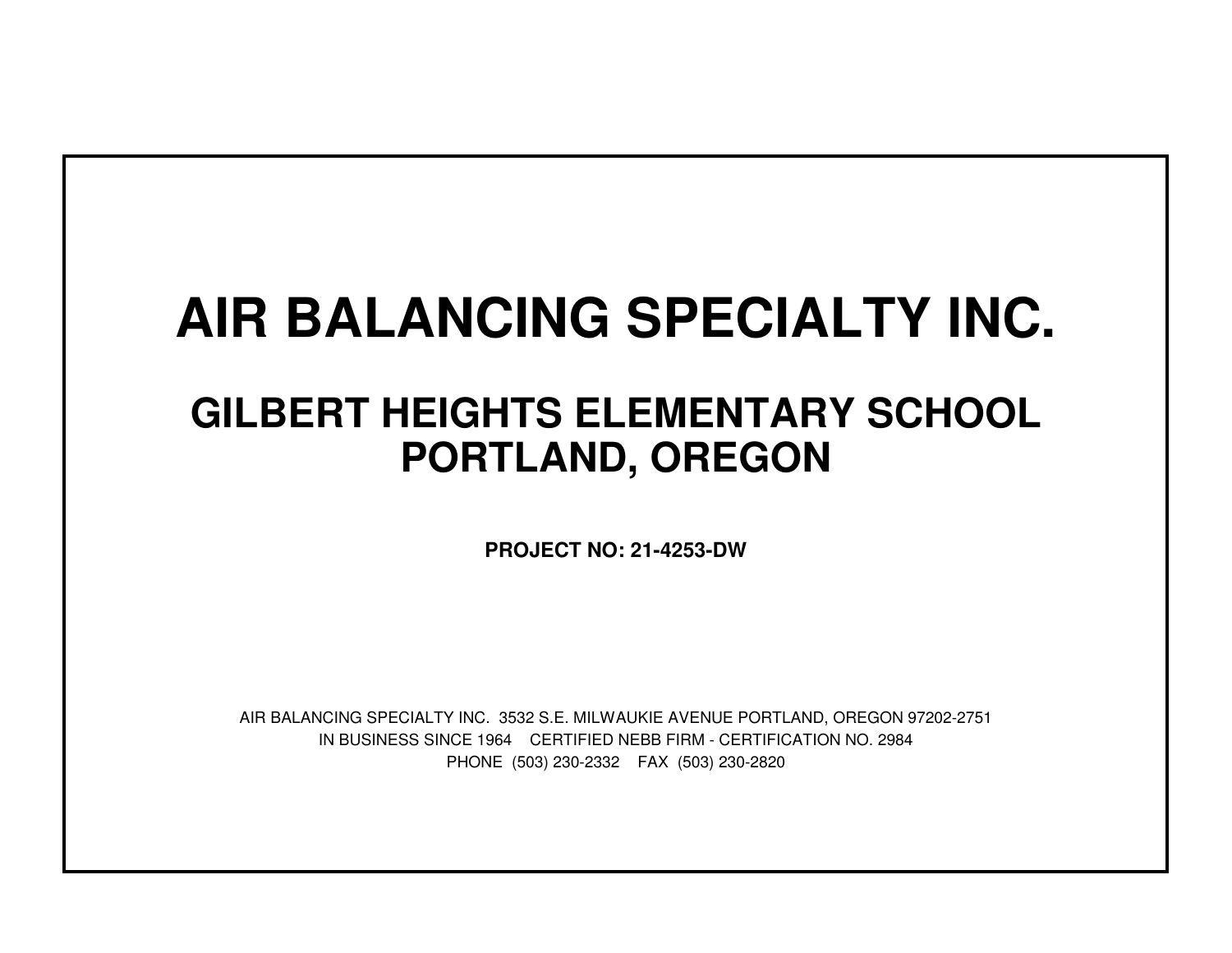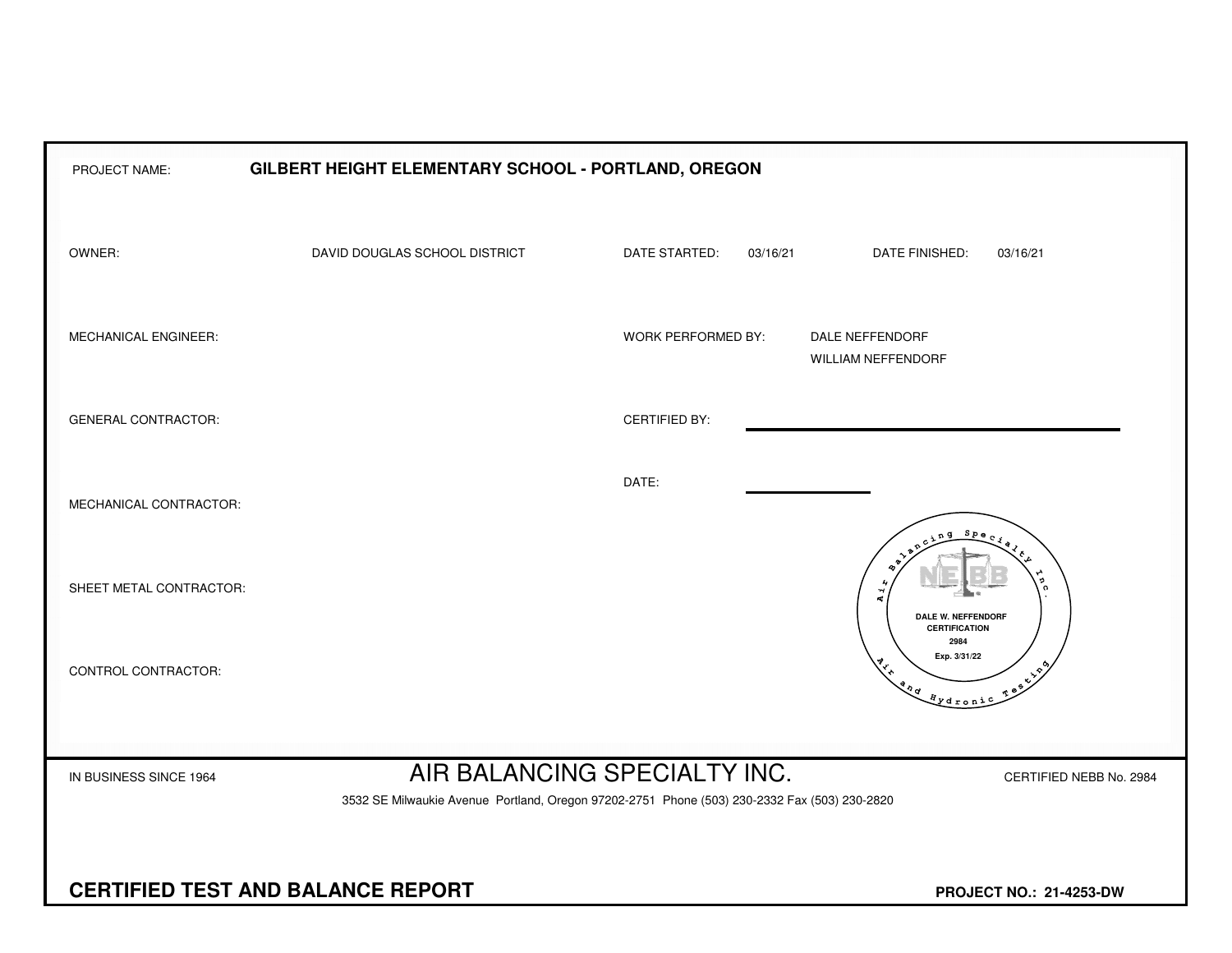| <b>INSTRUMENT</b>                                              | <b>MODEL NO.</b>              | <b>SERIAL NO.</b> | <b>RANGE</b>                 | <b>CALIBRATION DATE</b> |
|----------------------------------------------------------------|-------------------------------|-------------------|------------------------------|-------------------------|
| <b>AIR</b>                                                     |                               |                   |                              |                         |
| Shortridge Airdata Multimeter<br>(D)<br><b>ADM Accessories</b> | ADM860                        | M98375            | 0.0001 to 60.00" WC.         | 1/12/2021               |
| (DH) Datameter Flow Hood                                       | 8400                          |                   | 25 - 2500 CFM                |                         |
| (DP) Datameter Pitot Tube                                      | 12", 18", 24", 36", 48" & 60" |                   | 50 - 30000 FPM               |                         |
| (DA) Datameter Airfoil                                         | AFP18                         |                   | 50 - 5000 FPM                |                         |
| (DG) Datameter Velgrid                                         | VLG84                         |                   | 50 - 2500 FPM                |                         |
| <b>Rotating Vane Anemometer</b><br>(R)                         | A4/-4"                        | 83072B            | 200 - 10000 FPM              | 1/14/2021               |
| Amprobe Ammeter                                                | Fluke 335                     | 99330394          | 0 - 750 Volts / 0 - 300 Amps | 1/8/2021                |
| Shimpo Tachometer                                              | DT-207L                       | D26B0033          | 6 - 30,000 RPM               | 1/12/2021               |
| WATER                                                          |                               |                   |                              |                         |
| Hydrodata Meter                                                | <b>HDM-250</b>                | W01025            | DP -10 to +300 PSI           | 1/12/2021               |
|                                                                |                               |                   |                              |                         |
|                                                                |                               |                   |                              |                         |
|                                                                |                               |                   |                              |                         |

3532 SE Milwaukie Avenue Portland, Oregon 97202-2751 Phone (503) 230-2332 Fax (503) 230-2820

## **EQUIPMENT USED IN BALANCING**

 **PROJECT: GILBERT HEIGHTS ELEMENTARY SCHOOL - PORTLAND, OREGON PROJECT NO.: 21-4253-DW**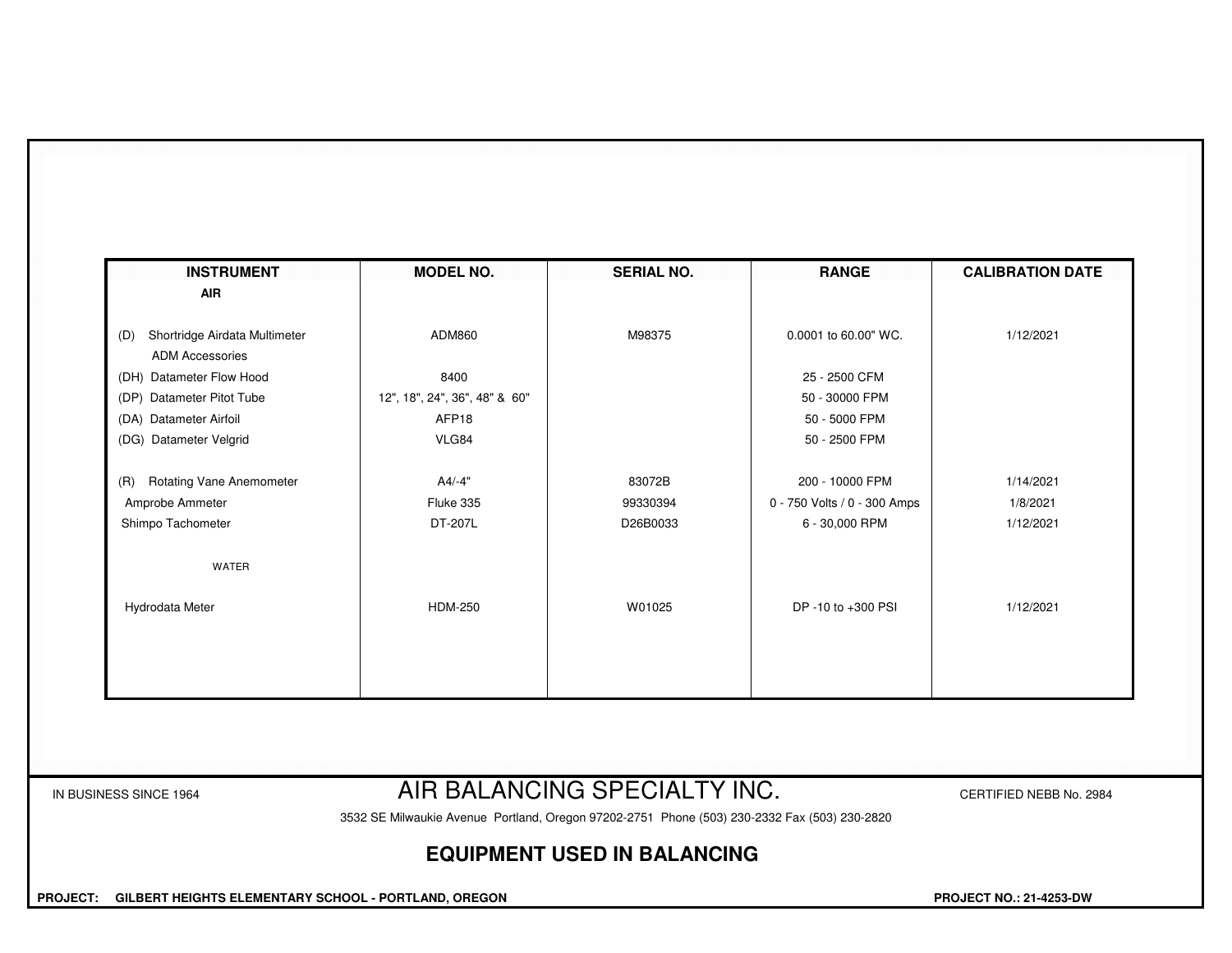## **PAGE ABBREVATION KEY**

AK - GRILLE AREA OR RESTRICTION VALUEVEL - VELOCITY CFM - CUBIC FEET PER MINUTEFPM - FEET PER MINUTEACH - AIR CHANGES PER HOUR

IN BUSINESS SINCE 1964 **AIR BALANCING SPECIALTY INC.** CERTIFIED NEBB No. 2984

 **3532 SE Milwaukie Avenue Portland, Oregon 97202-2751 Phone (503) 230-2332 Fax (503) 230-2820**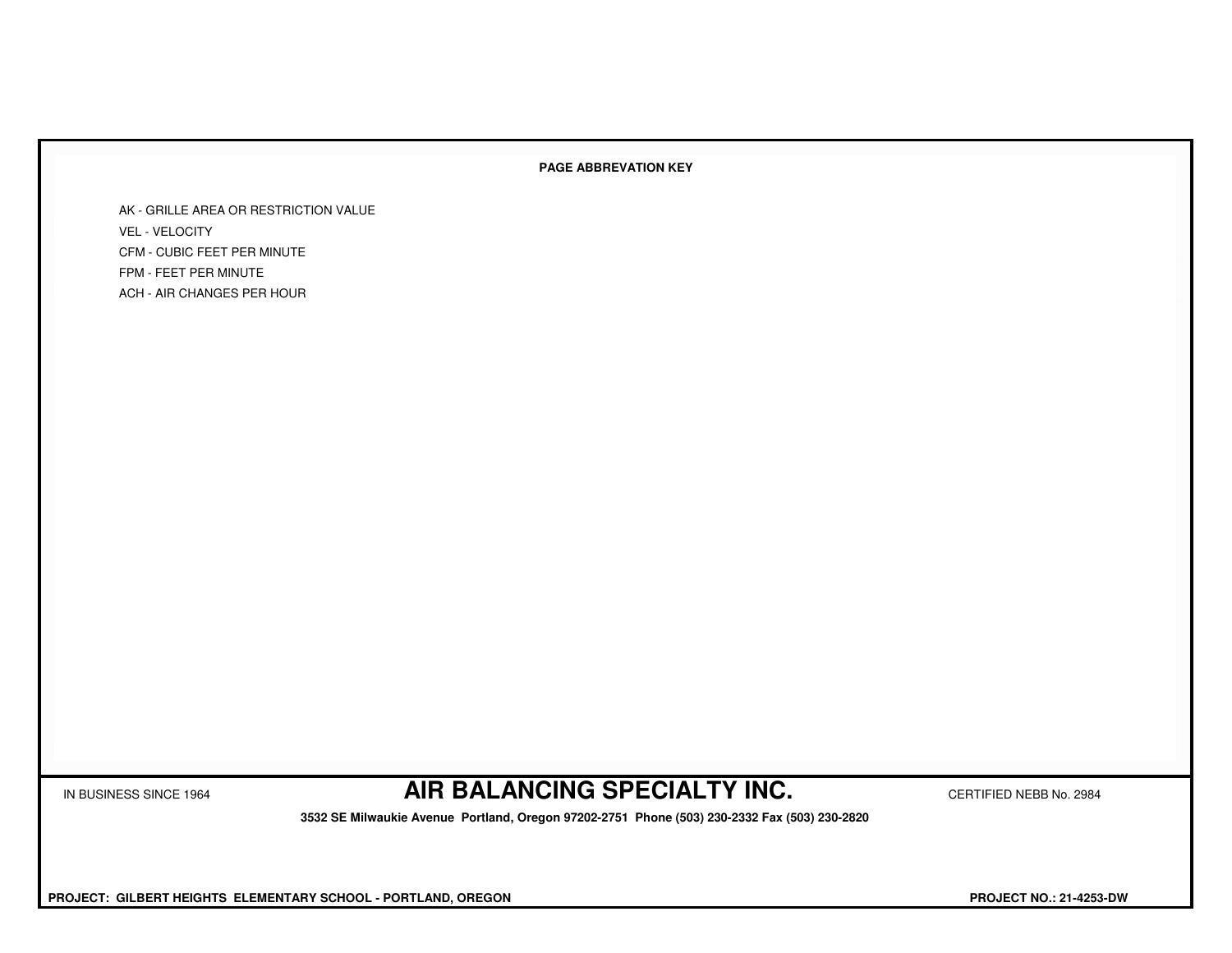| <b>FEET</b><br><b>FPM</b><br>ACH   PRESSURE<br>PRESSURE<br>Ref<br>Size<br>Blow<br>Vel<br><b>CFM</b><br><b>CFM</b><br><b>FPM</b><br><b>CFM</b><br>$Rm.+$ No.<br>AK<br><b>ACH</b><br>Ins<br>1st Floor<br>7433<br>Classroom<br>1.00<br>770<br>6.22<br>R<br>$\mathbf{1}$<br>7533<br>$\overline{c}$<br>1.00<br>665<br>5.30<br>R<br>Classroom<br>7507<br>3<br>1.00<br>610<br>4.88<br>R Classroom<br>7495<br>1.00<br>670<br>5.36<br>R<br>Classroom<br>$\overline{4}$<br>7478<br>675<br>5.42<br>R<br>Classroom<br>5<br>1.00<br>1.00<br>8009<br>790<br>5.92<br>Classroom<br>6<br>R<br>7995<br>1.00<br>305<br>2.29<br>DH Classroom<br>7<br>7945<br>DH Conference<br>8<br>1.00<br>455<br>3.44<br>7924<br>DH Classroom<br>$\overline{9}$<br>1.00<br>640<br>4.85<br>DH Staff<br>1.00<br>1804<br>$-310$<br>2nd Floor<br>DH Counselor<br>1.00<br>1445<br>0.00<br>$\overline{0}$<br>1.00<br>7656<br>620<br>4.86<br>DH Classroom<br>11<br>1.00<br>7615<br>725<br>5.71<br>Classroom<br>12<br>R.<br>7542<br>1.00<br>675<br>5.37<br>R<br>Classroom<br>13<br>7530<br>5.58<br>1.00<br>700<br>Classroom<br>14<br>R.<br>7562<br>1.00<br>710<br>5.63<br>Classroom<br>15<br>R<br>8051<br>5.25<br>R Classroom<br>16<br>1.00<br>705<br>17<br>1.00<br>8121<br>730<br>5.39<br>R Classroom<br>18<br>1.00<br>8124<br>705<br>5.21<br>R Classroom<br>AIR BALANCING SPECIALTY, INC. 3532 SE Milwaukie Avenue, Portland, Oregon 97202-2751 Phone: (503) 230-2332 Fax: (503) 230-2820<br>AIR BALANCE DATA SHEET<br><b>CONSTANT VOLUME - FPM</b><br>PROJECT NO.: 21-4253-DW<br>PROJECT: GILBERT HEIGHTS ELEMENTARY SCHOOL - PORTLAND, OREGON<br>DATE START: 03/16/21<br>FINISH: 03/16/21<br>SYSTEM: Classrooms 1 - 18, Staff & Counselor<br>SECTION:<br>BY: DN / WN<br>PAGE: 1 OF 5 |  |  | AREA SERVED | OUTLET<br><b>DESIGN</b><br><b>CUBIC</b> |  |  |  |  |  |  |  |  | TEST#1 |  |  | TEST#2 |  |  |
|-----------------------------------------------------------------------------------------------------------------------------------------------------------------------------------------------------------------------------------------------------------------------------------------------------------------------------------------------------------------------------------------------------------------------------------------------------------------------------------------------------------------------------------------------------------------------------------------------------------------------------------------------------------------------------------------------------------------------------------------------------------------------------------------------------------------------------------------------------------------------------------------------------------------------------------------------------------------------------------------------------------------------------------------------------------------------------------------------------------------------------------------------------------------------------------------------------------------------------------------------------------------------------------------------------------------------------------------------------------------------------------------------------------------------------------------------------------------------------------------------------------------------------------------------------------------------------------------------------------------------------------------------------------------------------------------------------------------------------------------------|--|--|-------------|-----------------------------------------|--|--|--|--|--|--|--|--|--------|--|--|--------|--|--|
|                                                                                                                                                                                                                                                                                                                                                                                                                                                                                                                                                                                                                                                                                                                                                                                                                                                                                                                                                                                                                                                                                                                                                                                                                                                                                                                                                                                                                                                                                                                                                                                                                                                                                                                                               |  |  |             |                                         |  |  |  |  |  |  |  |  |        |  |  |        |  |  |
|                                                                                                                                                                                                                                                                                                                                                                                                                                                                                                                                                                                                                                                                                                                                                                                                                                                                                                                                                                                                                                                                                                                                                                                                                                                                                                                                                                                                                                                                                                                                                                                                                                                                                                                                               |  |  |             |                                         |  |  |  |  |  |  |  |  |        |  |  |        |  |  |
|                                                                                                                                                                                                                                                                                                                                                                                                                                                                                                                                                                                                                                                                                                                                                                                                                                                                                                                                                                                                                                                                                                                                                                                                                                                                                                                                                                                                                                                                                                                                                                                                                                                                                                                                               |  |  |             |                                         |  |  |  |  |  |  |  |  |        |  |  |        |  |  |
|                                                                                                                                                                                                                                                                                                                                                                                                                                                                                                                                                                                                                                                                                                                                                                                                                                                                                                                                                                                                                                                                                                                                                                                                                                                                                                                                                                                                                                                                                                                                                                                                                                                                                                                                               |  |  |             |                                         |  |  |  |  |  |  |  |  |        |  |  |        |  |  |
|                                                                                                                                                                                                                                                                                                                                                                                                                                                                                                                                                                                                                                                                                                                                                                                                                                                                                                                                                                                                                                                                                                                                                                                                                                                                                                                                                                                                                                                                                                                                                                                                                                                                                                                                               |  |  |             |                                         |  |  |  |  |  |  |  |  |        |  |  |        |  |  |
|                                                                                                                                                                                                                                                                                                                                                                                                                                                                                                                                                                                                                                                                                                                                                                                                                                                                                                                                                                                                                                                                                                                                                                                                                                                                                                                                                                                                                                                                                                                                                                                                                                                                                                                                               |  |  |             |                                         |  |  |  |  |  |  |  |  |        |  |  |        |  |  |
|                                                                                                                                                                                                                                                                                                                                                                                                                                                                                                                                                                                                                                                                                                                                                                                                                                                                                                                                                                                                                                                                                                                                                                                                                                                                                                                                                                                                                                                                                                                                                                                                                                                                                                                                               |  |  |             |                                         |  |  |  |  |  |  |  |  |        |  |  |        |  |  |
|                                                                                                                                                                                                                                                                                                                                                                                                                                                                                                                                                                                                                                                                                                                                                                                                                                                                                                                                                                                                                                                                                                                                                                                                                                                                                                                                                                                                                                                                                                                                                                                                                                                                                                                                               |  |  |             |                                         |  |  |  |  |  |  |  |  |        |  |  |        |  |  |
|                                                                                                                                                                                                                                                                                                                                                                                                                                                                                                                                                                                                                                                                                                                                                                                                                                                                                                                                                                                                                                                                                                                                                                                                                                                                                                                                                                                                                                                                                                                                                                                                                                                                                                                                               |  |  |             |                                         |  |  |  |  |  |  |  |  |        |  |  |        |  |  |
|                                                                                                                                                                                                                                                                                                                                                                                                                                                                                                                                                                                                                                                                                                                                                                                                                                                                                                                                                                                                                                                                                                                                                                                                                                                                                                                                                                                                                                                                                                                                                                                                                                                                                                                                               |  |  |             |                                         |  |  |  |  |  |  |  |  |        |  |  |        |  |  |
|                                                                                                                                                                                                                                                                                                                                                                                                                                                                                                                                                                                                                                                                                                                                                                                                                                                                                                                                                                                                                                                                                                                                                                                                                                                                                                                                                                                                                                                                                                                                                                                                                                                                                                                                               |  |  |             |                                         |  |  |  |  |  |  |  |  |        |  |  |        |  |  |
|                                                                                                                                                                                                                                                                                                                                                                                                                                                                                                                                                                                                                                                                                                                                                                                                                                                                                                                                                                                                                                                                                                                                                                                                                                                                                                                                                                                                                                                                                                                                                                                                                                                                                                                                               |  |  |             |                                         |  |  |  |  |  |  |  |  |        |  |  |        |  |  |
|                                                                                                                                                                                                                                                                                                                                                                                                                                                                                                                                                                                                                                                                                                                                                                                                                                                                                                                                                                                                                                                                                                                                                                                                                                                                                                                                                                                                                                                                                                                                                                                                                                                                                                                                               |  |  |             |                                         |  |  |  |  |  |  |  |  |        |  |  |        |  |  |
|                                                                                                                                                                                                                                                                                                                                                                                                                                                                                                                                                                                                                                                                                                                                                                                                                                                                                                                                                                                                                                                                                                                                                                                                                                                                                                                                                                                                                                                                                                                                                                                                                                                                                                                                               |  |  |             |                                         |  |  |  |  |  |  |  |  |        |  |  |        |  |  |
|                                                                                                                                                                                                                                                                                                                                                                                                                                                                                                                                                                                                                                                                                                                                                                                                                                                                                                                                                                                                                                                                                                                                                                                                                                                                                                                                                                                                                                                                                                                                                                                                                                                                                                                                               |  |  |             |                                         |  |  |  |  |  |  |  |  |        |  |  |        |  |  |
|                                                                                                                                                                                                                                                                                                                                                                                                                                                                                                                                                                                                                                                                                                                                                                                                                                                                                                                                                                                                                                                                                                                                                                                                                                                                                                                                                                                                                                                                                                                                                                                                                                                                                                                                               |  |  |             |                                         |  |  |  |  |  |  |  |  |        |  |  |        |  |  |
|                                                                                                                                                                                                                                                                                                                                                                                                                                                                                                                                                                                                                                                                                                                                                                                                                                                                                                                                                                                                                                                                                                                                                                                                                                                                                                                                                                                                                                                                                                                                                                                                                                                                                                                                               |  |  |             |                                         |  |  |  |  |  |  |  |  |        |  |  |        |  |  |
|                                                                                                                                                                                                                                                                                                                                                                                                                                                                                                                                                                                                                                                                                                                                                                                                                                                                                                                                                                                                                                                                                                                                                                                                                                                                                                                                                                                                                                                                                                                                                                                                                                                                                                                                               |  |  |             |                                         |  |  |  |  |  |  |  |  |        |  |  |        |  |  |
|                                                                                                                                                                                                                                                                                                                                                                                                                                                                                                                                                                                                                                                                                                                                                                                                                                                                                                                                                                                                                                                                                                                                                                                                                                                                                                                                                                                                                                                                                                                                                                                                                                                                                                                                               |  |  |             |                                         |  |  |  |  |  |  |  |  |        |  |  |        |  |  |
|                                                                                                                                                                                                                                                                                                                                                                                                                                                                                                                                                                                                                                                                                                                                                                                                                                                                                                                                                                                                                                                                                                                                                                                                                                                                                                                                                                                                                                                                                                                                                                                                                                                                                                                                               |  |  |             |                                         |  |  |  |  |  |  |  |  |        |  |  |        |  |  |
|                                                                                                                                                                                                                                                                                                                                                                                                                                                                                                                                                                                                                                                                                                                                                                                                                                                                                                                                                                                                                                                                                                                                                                                                                                                                                                                                                                                                                                                                                                                                                                                                                                                                                                                                               |  |  |             |                                         |  |  |  |  |  |  |  |  |        |  |  |        |  |  |
|                                                                                                                                                                                                                                                                                                                                                                                                                                                                                                                                                                                                                                                                                                                                                                                                                                                                                                                                                                                                                                                                                                                                                                                                                                                                                                                                                                                                                                                                                                                                                                                                                                                                                                                                               |  |  |             |                                         |  |  |  |  |  |  |  |  |        |  |  |        |  |  |
|                                                                                                                                                                                                                                                                                                                                                                                                                                                                                                                                                                                                                                                                                                                                                                                                                                                                                                                                                                                                                                                                                                                                                                                                                                                                                                                                                                                                                                                                                                                                                                                                                                                                                                                                               |  |  |             |                                         |  |  |  |  |  |  |  |  |        |  |  |        |  |  |
|                                                                                                                                                                                                                                                                                                                                                                                                                                                                                                                                                                                                                                                                                                                                                                                                                                                                                                                                                                                                                                                                                                                                                                                                                                                                                                                                                                                                                                                                                                                                                                                                                                                                                                                                               |  |  |             |                                         |  |  |  |  |  |  |  |  |        |  |  |        |  |  |
|                                                                                                                                                                                                                                                                                                                                                                                                                                                                                                                                                                                                                                                                                                                                                                                                                                                                                                                                                                                                                                                                                                                                                                                                                                                                                                                                                                                                                                                                                                                                                                                                                                                                                                                                               |  |  |             |                                         |  |  |  |  |  |  |  |  |        |  |  |        |  |  |
|                                                                                                                                                                                                                                                                                                                                                                                                                                                                                                                                                                                                                                                                                                                                                                                                                                                                                                                                                                                                                                                                                                                                                                                                                                                                                                                                                                                                                                                                                                                                                                                                                                                                                                                                               |  |  |             |                                         |  |  |  |  |  |  |  |  |        |  |  |        |  |  |
|                                                                                                                                                                                                                                                                                                                                                                                                                                                                                                                                                                                                                                                                                                                                                                                                                                                                                                                                                                                                                                                                                                                                                                                                                                                                                                                                                                                                                                                                                                                                                                                                                                                                                                                                               |  |  |             |                                         |  |  |  |  |  |  |  |  |        |  |  |        |  |  |
|                                                                                                                                                                                                                                                                                                                                                                                                                                                                                                                                                                                                                                                                                                                                                                                                                                                                                                                                                                                                                                                                                                                                                                                                                                                                                                                                                                                                                                                                                                                                                                                                                                                                                                                                               |  |  |             |                                         |  |  |  |  |  |  |  |  |        |  |  |        |  |  |
|                                                                                                                                                                                                                                                                                                                                                                                                                                                                                                                                                                                                                                                                                                                                                                                                                                                                                                                                                                                                                                                                                                                                                                                                                                                                                                                                                                                                                                                                                                                                                                                                                                                                                                                                               |  |  |             |                                         |  |  |  |  |  |  |  |  |        |  |  |        |  |  |
|                                                                                                                                                                                                                                                                                                                                                                                                                                                                                                                                                                                                                                                                                                                                                                                                                                                                                                                                                                                                                                                                                                                                                                                                                                                                                                                                                                                                                                                                                                                                                                                                                                                                                                                                               |  |  |             |                                         |  |  |  |  |  |  |  |  |        |  |  |        |  |  |
|                                                                                                                                                                                                                                                                                                                                                                                                                                                                                                                                                                                                                                                                                                                                                                                                                                                                                                                                                                                                                                                                                                                                                                                                                                                                                                                                                                                                                                                                                                                                                                                                                                                                                                                                               |  |  |             |                                         |  |  |  |  |  |  |  |  |        |  |  |        |  |  |
|                                                                                                                                                                                                                                                                                                                                                                                                                                                                                                                                                                                                                                                                                                                                                                                                                                                                                                                                                                                                                                                                                                                                                                                                                                                                                                                                                                                                                                                                                                                                                                                                                                                                                                                                               |  |  |             |                                         |  |  |  |  |  |  |  |  |        |  |  |        |  |  |
|                                                                                                                                                                                                                                                                                                                                                                                                                                                                                                                                                                                                                                                                                                                                                                                                                                                                                                                                                                                                                                                                                                                                                                                                                                                                                                                                                                                                                                                                                                                                                                                                                                                                                                                                               |  |  |             |                                         |  |  |  |  |  |  |  |  |        |  |  |        |  |  |
|                                                                                                                                                                                                                                                                                                                                                                                                                                                                                                                                                                                                                                                                                                                                                                                                                                                                                                                                                                                                                                                                                                                                                                                                                                                                                                                                                                                                                                                                                                                                                                                                                                                                                                                                               |  |  |             |                                         |  |  |  |  |  |  |  |  |        |  |  |        |  |  |
|                                                                                                                                                                                                                                                                                                                                                                                                                                                                                                                                                                                                                                                                                                                                                                                                                                                                                                                                                                                                                                                                                                                                                                                                                                                                                                                                                                                                                                                                                                                                                                                                                                                                                                                                               |  |  |             |                                         |  |  |  |  |  |  |  |  |        |  |  |        |  |  |
|                                                                                                                                                                                                                                                                                                                                                                                                                                                                                                                                                                                                                                                                                                                                                                                                                                                                                                                                                                                                                                                                                                                                                                                                                                                                                                                                                                                                                                                                                                                                                                                                                                                                                                                                               |  |  |             |                                         |  |  |  |  |  |  |  |  |        |  |  |        |  |  |
|                                                                                                                                                                                                                                                                                                                                                                                                                                                                                                                                                                                                                                                                                                                                                                                                                                                                                                                                                                                                                                                                                                                                                                                                                                                                                                                                                                                                                                                                                                                                                                                                                                                                                                                                               |  |  |             |                                         |  |  |  |  |  |  |  |  |        |  |  |        |  |  |
|                                                                                                                                                                                                                                                                                                                                                                                                                                                                                                                                                                                                                                                                                                                                                                                                                                                                                                                                                                                                                                                                                                                                                                                                                                                                                                                                                                                                                                                                                                                                                                                                                                                                                                                                               |  |  |             |                                         |  |  |  |  |  |  |  |  |        |  |  |        |  |  |
|                                                                                                                                                                                                                                                                                                                                                                                                                                                                                                                                                                                                                                                                                                                                                                                                                                                                                                                                                                                                                                                                                                                                                                                                                                                                                                                                                                                                                                                                                                                                                                                                                                                                                                                                               |  |  |             |                                         |  |  |  |  |  |  |  |  |        |  |  |        |  |  |
|                                                                                                                                                                                                                                                                                                                                                                                                                                                                                                                                                                                                                                                                                                                                                                                                                                                                                                                                                                                                                                                                                                                                                                                                                                                                                                                                                                                                                                                                                                                                                                                                                                                                                                                                               |  |  |             |                                         |  |  |  |  |  |  |  |  |        |  |  |        |  |  |
|                                                                                                                                                                                                                                                                                                                                                                                                                                                                                                                                                                                                                                                                                                                                                                                                                                                                                                                                                                                                                                                                                                                                                                                                                                                                                                                                                                                                                                                                                                                                                                                                                                                                                                                                               |  |  |             |                                         |  |  |  |  |  |  |  |  |        |  |  |        |  |  |
|                                                                                                                                                                                                                                                                                                                                                                                                                                                                                                                                                                                                                                                                                                                                                                                                                                                                                                                                                                                                                                                                                                                                                                                                                                                                                                                                                                                                                                                                                                                                                                                                                                                                                                                                               |  |  |             |                                         |  |  |  |  |  |  |  |  |        |  |  |        |  |  |
|                                                                                                                                                                                                                                                                                                                                                                                                                                                                                                                                                                                                                                                                                                                                                                                                                                                                                                                                                                                                                                                                                                                                                                                                                                                                                                                                                                                                                                                                                                                                                                                                                                                                                                                                               |  |  |             |                                         |  |  |  |  |  |  |  |  |        |  |  |        |  |  |
|                                                                                                                                                                                                                                                                                                                                                                                                                                                                                                                                                                                                                                                                                                                                                                                                                                                                                                                                                                                                                                                                                                                                                                                                                                                                                                                                                                                                                                                                                                                                                                                                                                                                                                                                               |  |  |             |                                         |  |  |  |  |  |  |  |  |        |  |  |        |  |  |
|                                                                                                                                                                                                                                                                                                                                                                                                                                                                                                                                                                                                                                                                                                                                                                                                                                                                                                                                                                                                                                                                                                                                                                                                                                                                                                                                                                                                                                                                                                                                                                                                                                                                                                                                               |  |  |             |                                         |  |  |  |  |  |  |  |  |        |  |  |        |  |  |
|                                                                                                                                                                                                                                                                                                                                                                                                                                                                                                                                                                                                                                                                                                                                                                                                                                                                                                                                                                                                                                                                                                                                                                                                                                                                                                                                                                                                                                                                                                                                                                                                                                                                                                                                               |  |  |             |                                         |  |  |  |  |  |  |  |  |        |  |  |        |  |  |
|                                                                                                                                                                                                                                                                                                                                                                                                                                                                                                                                                                                                                                                                                                                                                                                                                                                                                                                                                                                                                                                                                                                                                                                                                                                                                                                                                                                                                                                                                                                                                                                                                                                                                                                                               |  |  |             |                                         |  |  |  |  |  |  |  |  |        |  |  |        |  |  |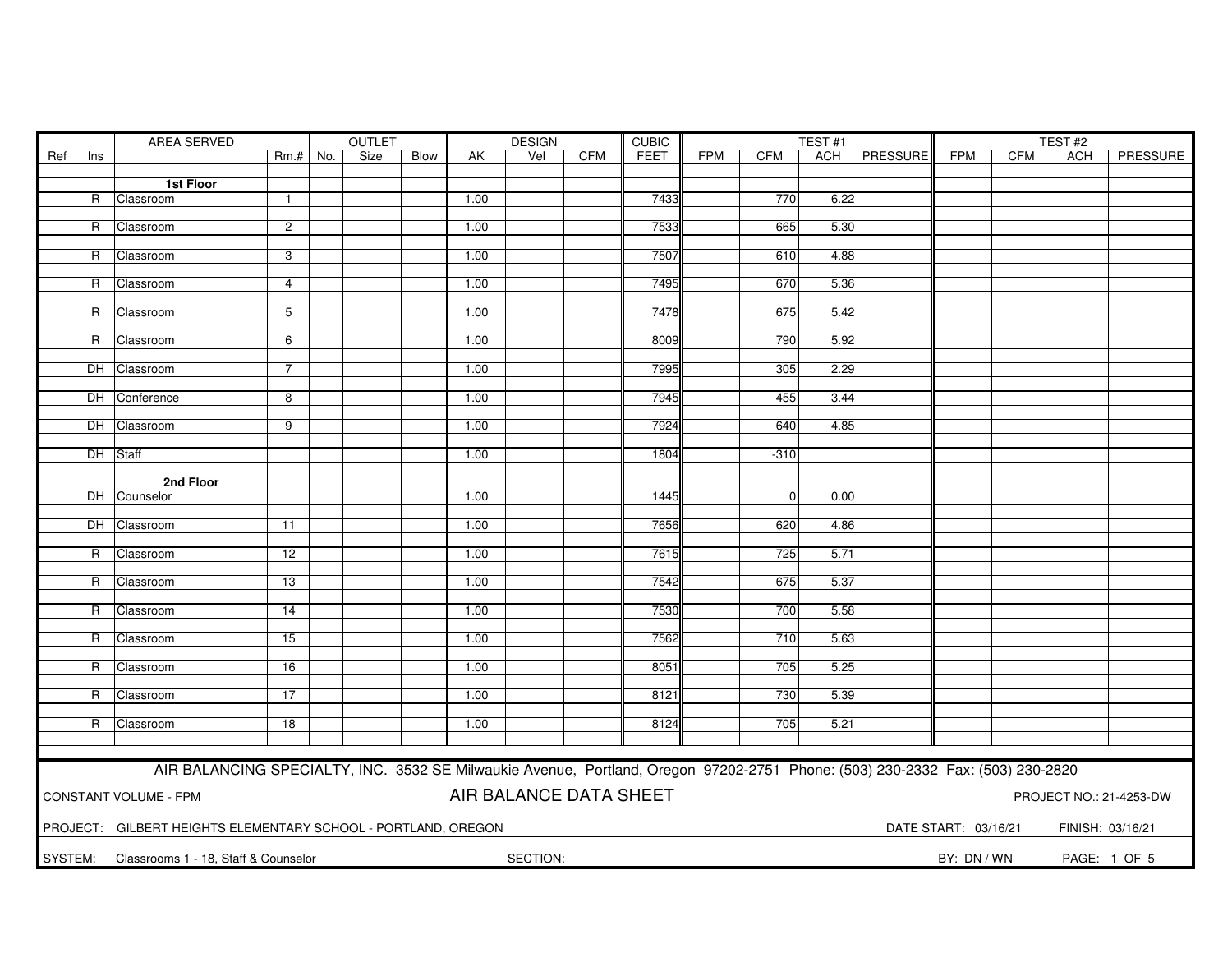|                                                                                                                               |                | AREA SERVED                             |                 | <b>OUTLET</b> |       |             | <b>DESIGN</b> |          | <b>CUBIC</b> |             |            | TEST#1     |       |                |             | TEST#2     |            |              |
|-------------------------------------------------------------------------------------------------------------------------------|----------------|-----------------------------------------|-----------------|---------------|-------|-------------|---------------|----------|--------------|-------------|------------|------------|-------|----------------|-------------|------------|------------|--------------|
| Ref                                                                                                                           | Ins            |                                         | $Rm.+$          | No.           | Size  | <b>Blow</b> | AK            | Vel      | <b>CFM</b>   | <b>FEET</b> | <b>FPM</b> | <b>CFM</b> |       | ACH   PRESSURE | <b>FPM</b>  | <b>CFM</b> | <b>ACH</b> | PRESSURE     |
|                                                                                                                               |                |                                         |                 |               |       |             |               |          |              |             |            |            |       |                |             |            |            |              |
|                                                                                                                               |                | 2nd Floor                               |                 |               |       |             |               |          |              |             |            |            |       |                |             |            |            |              |
|                                                                                                                               | DH             | Classroom                               | 19              |               |       |             | 1.00          |          |              | 7997        |            | 710        | 5.33  |                |             |            |            |              |
|                                                                                                                               |                |                                         |                 |               |       |             |               |          |              |             |            |            |       |                |             |            |            |              |
|                                                                                                                               |                | DH Library                              |                 |               |       |             | 1.00          |          |              | 13490       |            | 990        | 4.40  |                |             |            |            |              |
|                                                                                                                               |                |                                         |                 |               |       |             |               |          |              |             |            |            |       |                |             |            |            |              |
|                                                                                                                               |                | DH Storage                              |                 |               |       |             | 1.00          |          |              | 940         |            | 150        | 9.57  |                |             |            |            |              |
|                                                                                                                               |                |                                         |                 |               |       |             |               |          |              |             |            |            |       |                |             |            |            |              |
|                                                                                                                               | DH             | <b>Office</b>                           |                 |               |       |             | 1.00          |          |              | 729         |            | 75         | 6.17  |                |             |            |            |              |
|                                                                                                                               |                | DH Staff Lounge                         |                 |               |       |             | 1.00          |          |              | 915         |            | 75         | 4.92  |                |             |            |            |              |
|                                                                                                                               |                |                                         |                 |               |       |             |               |          |              |             |            |            |       |                |             |            |            |              |
|                                                                                                                               |                | DH Classroom                            | $\overline{20}$ |               |       |             | 1.00          |          |              | 7677        |            | 1370       | 10.71 |                |             |            |            |              |
|                                                                                                                               |                |                                         |                 |               |       |             |               |          |              |             |            |            |       |                |             |            |            |              |
|                                                                                                                               |                | DH Classroom                            | 21              |               |       |             | 1.00          |          |              | 8121        |            | 670        | 4.95  |                |             |            |            |              |
|                                                                                                                               |                |                                         |                 |               |       |             |               |          |              |             |            |            |       |                |             |            |            |              |
|                                                                                                                               |                | DH Classroom                            | 22              |               |       |             | 1.40          |          |              | 8066        |            | 695        | 5.17  |                |             |            |            |              |
|                                                                                                                               |                |                                         |                 |               |       |             |               |          |              |             |            |            |       |                |             |            |            |              |
|                                                                                                                               |                | DH Classroom                            | 23              |               |       |             | 1.40          |          |              | 8164        |            | 650        | 4.78  |                |             |            |            |              |
|                                                                                                                               |                |                                         |                 |               |       |             |               |          |              |             |            |            |       |                |             |            |            |              |
|                                                                                                                               |                | DH Music                                | $\overline{24}$ |               |       |             | 1.40          |          |              | 8253        |            | 610        | 4.43  |                |             |            |            |              |
|                                                                                                                               |                |                                         |                 |               |       |             |               |          |              |             |            |            |       |                |             |            |            |              |
|                                                                                                                               |                | DG Cafeteria                            |                 |               | 36x60 |             | 15.00         |          |              | 90140       | 144        | 2160       | 1.44  |                |             |            |            |              |
|                                                                                                                               |                |                                         |                 |               |       |             |               |          |              |             |            |            |       |                |             |            |            |              |
|                                                                                                                               |                | DH Health Room                          |                 |               |       | <b>SW</b>   | 1.00          |          |              | 2482        |            | 345        | 8.34  |                |             |            |            |              |
|                                                                                                                               |                |                                         |                 |               |       |             |               |          |              |             |            |            |       |                |             |            |            |              |
|                                                                                                                               |                | DH Office Supply                        |                 |               |       | <b>SW</b>   | 1.00          |          |              | 2114        |            | 235        | 6.67  |                |             |            |            |              |
|                                                                                                                               |                |                                         |                 |               |       |             |               |          |              |             |            |            |       |                |             |            |            |              |
|                                                                                                                               | R              | Principal                               |                 |               | 16x6  | <b>SW</b>   | 0.47          |          |              | 2202        | 1040       | 489        | 13.32 |                |             |            |            |              |
|                                                                                                                               |                |                                         |                 |               |       |             |               |          |              |             |            |            |       |                |             |            |            |              |
|                                                                                                                               | $\overline{R}$ | Office                                  |                 |               | 20x8  | <b>SW</b>   | 0.78          |          |              | 2470        | 590        | 460        | 11.18 |                |             |            |            |              |
|                                                                                                                               |                |                                         |                 |               |       |             |               |          |              |             |            |            |       |                |             |            |            |              |
|                                                                                                                               | R              | Office                                  |                 |               | 12x6  | <b>SW</b>   | 0.35          |          |              | 2260        | 520        | 182        | 4.83  |                |             |            |            |              |
|                                                                                                                               |                |                                         |                 |               |       |             |               |          |              |             |            |            |       |                |             |            |            |              |
|                                                                                                                               |                |                                         |                 |               |       |             |               |          |              |             |            |            |       |                |             |            |            |              |
|                                                                                                                               |                |                                         |                 |               |       |             |               |          |              |             |            |            |       |                |             |            |            |              |
|                                                                                                                               |                |                                         |                 |               |       |             |               |          |              |             |            |            |       |                |             |            |            |              |
|                                                                                                                               |                |                                         |                 |               |       |             |               |          |              |             |            |            |       |                |             |            |            |              |
|                                                                                                                               |                |                                         |                 |               |       |             |               |          |              |             |            |            |       |                |             |            |            |              |
|                                                                                                                               |                |                                         |                 |               |       |             |               |          |              |             |            |            |       |                |             |            |            |              |
|                                                                                                                               |                |                                         |                 |               |       |             |               |          |              |             |            |            |       |                |             |            |            |              |
|                                                                                                                               |                |                                         |                 |               |       |             |               |          |              |             |            |            |       |                |             |            |            |              |
| AIR BALANCING SPECIALTY, INC. 3532 SE Milwaukie Avenue, Portland, Oregon 97202-2751 Phone: (503) 230-2332 Fax: (503) 230-2820 |                |                                         |                 |               |       |             |               |          |              |             |            |            |       |                |             |            |            |              |
| AIR BALANCE DATA SHEET<br>CONSTANT VOLUME - FPM<br>PROJECT NO.: 21-4253-DW                                                    |                |                                         |                 |               |       |             |               |          |              |             |            |            |       |                |             |            |            |              |
|                                                                                                                               |                |                                         |                 |               |       |             |               |          |              |             |            |            |       |                |             |            |            |              |
| PROJECT: GILBERT HEIGHTS ELEMENTARY SCHOOL - PORTLAND, OREGON<br>DATE START: 03/16/21<br>FINISH: 03/16/21                     |                |                                         |                 |               |       |             |               |          |              |             |            |            |       |                |             |            |            |              |
|                                                                                                                               |                |                                         |                 |               |       |             |               |          |              |             |            |            |       |                |             |            |            |              |
| SYSTEM:                                                                                                                       |                | Classrooms. Library, Cafeteria, Offices |                 |               |       |             |               | SECTION: |              |             |            |            |       |                | BY: DN / WN |            |            | PAGE: 2 OF 5 |
|                                                                                                                               |                |                                         |                 |               |       |             |               |          |              |             |            |            |       |                |             |            |            |              |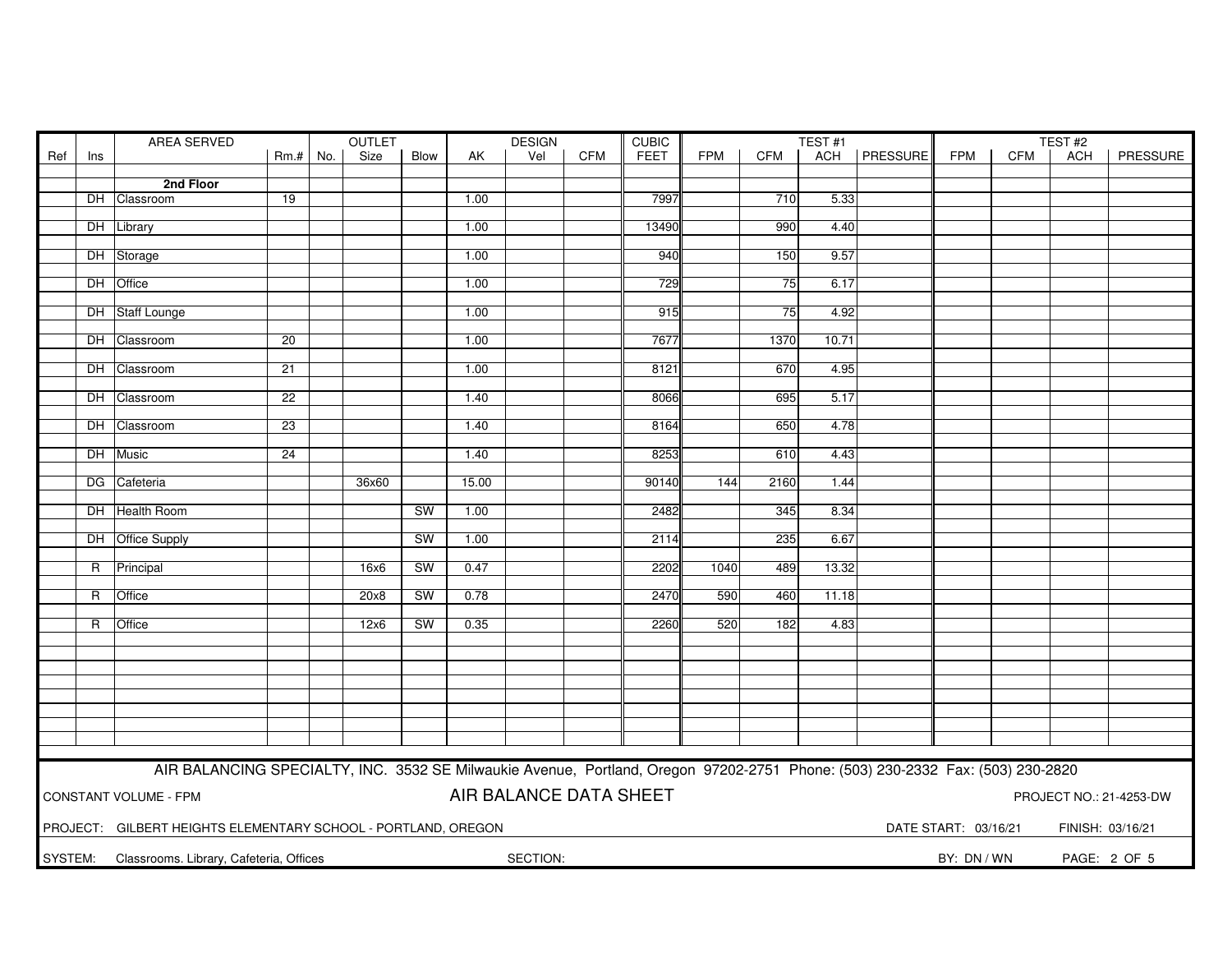|                        | <b>AREA SERVED</b><br>OUTLET<br><b>DESIGN</b>                                                                                 |                     |                 |  |      |      |      |          | <b>CUBIC</b> |      |            | TEST#1     | TEST <sub>#2</sub> |          |             |     |              |          |
|------------------------|-------------------------------------------------------------------------------------------------------------------------------|---------------------|-----------------|--|------|------|------|----------|--------------|------|------------|------------|--------------------|----------|-------------|-----|--------------|----------|
| Ref                    | Ins                                                                                                                           |                     | Rm.# No.        |  | Size | Blow | AK   | Vel      | <b>CFM</b>   | FEET | <b>FPM</b> | <b>CFM</b> | ACH                | PRESSURE | <b>FPM</b>  | CFM | ACH          | PRESSURE |
|                        |                                                                                                                               |                     |                 |  |      |      |      |          |              |      |            |            |                    |          |             |     |              |          |
|                        |                                                                                                                               | <b>Gym Building</b> |                 |  |      |      |      |          |              |      |            |            |                    |          |             |     |              |          |
|                        |                                                                                                                               | DH Classroom        | $\overline{31}$ |  |      |      | 1.00 |          |              | 7451 |            | 750        | 6.04               |          |             |     |              |          |
|                        |                                                                                                                               |                     |                 |  |      |      |      |          |              |      |            |            |                    |          |             |     |              |          |
|                        |                                                                                                                               | DH Classroom        | 32              |  |      |      | 1.00 |          |              | 7451 |            | 800        | 6.44               |          |             |     |              |          |
|                        |                                                                                                                               |                     |                 |  |      |      |      |          |              |      |            |            |                    |          |             |     |              |          |
|                        |                                                                                                                               | DH Classroom        | 33              |  |      |      | 1.00 |          |              | 7467 |            | 770        | 6.19               |          |             |     |              |          |
|                        |                                                                                                                               | DH Classroom        | 34              |  |      |      | 1.00 |          |              | 7438 |            | 770        | 6.21               |          |             |     |              |          |
|                        |                                                                                                                               |                     |                 |  |      |      |      |          |              |      |            |            |                    |          |             |     |              |          |
|                        |                                                                                                                               |                     |                 |  |      |      |      |          |              |      |            |            |                    |          |             |     |              |          |
|                        |                                                                                                                               |                     |                 |  |      |      |      |          |              |      |            |            |                    |          |             |     |              |          |
|                        |                                                                                                                               |                     |                 |  |      |      |      |          |              |      |            |            |                    |          |             |     |              |          |
|                        |                                                                                                                               |                     |                 |  |      |      |      |          |              |      |            |            |                    |          |             |     |              |          |
|                        |                                                                                                                               |                     |                 |  |      |      |      |          |              |      |            |            |                    |          |             |     |              |          |
|                        |                                                                                                                               |                     |                 |  |      |      |      |          |              |      |            |            |                    |          |             |     |              |          |
|                        |                                                                                                                               |                     |                 |  |      |      |      |          |              |      |            |            |                    |          |             |     |              |          |
|                        |                                                                                                                               |                     |                 |  |      |      |      |          |              |      |            |            |                    |          |             |     |              |          |
|                        |                                                                                                                               |                     |                 |  |      |      |      |          |              |      |            |            |                    |          |             |     |              |          |
|                        |                                                                                                                               |                     |                 |  |      |      |      |          |              |      |            |            |                    |          |             |     |              |          |
|                        |                                                                                                                               |                     |                 |  |      |      |      |          |              |      |            |            |                    |          |             |     |              |          |
|                        |                                                                                                                               |                     |                 |  |      |      |      |          |              |      |            |            |                    |          |             |     |              |          |
|                        |                                                                                                                               |                     |                 |  |      |      |      |          |              |      |            |            |                    |          |             |     |              |          |
|                        |                                                                                                                               |                     |                 |  |      |      |      |          |              |      |            |            |                    |          |             |     |              |          |
|                        |                                                                                                                               |                     |                 |  |      |      |      |          |              |      |            |            |                    |          |             |     |              |          |
|                        |                                                                                                                               |                     |                 |  |      |      |      |          |              |      |            |            |                    |          |             |     |              |          |
|                        |                                                                                                                               |                     |                 |  |      |      |      |          |              |      |            |            |                    |          |             |     |              |          |
|                        |                                                                                                                               |                     |                 |  |      |      |      |          |              |      |            |            |                    |          |             |     |              |          |
|                        |                                                                                                                               |                     |                 |  |      |      |      |          |              |      |            |            |                    |          |             |     |              |          |
|                        |                                                                                                                               |                     |                 |  |      |      |      |          |              |      |            |            |                    |          |             |     |              |          |
|                        |                                                                                                                               |                     |                 |  |      |      |      |          |              |      |            |            |                    |          |             |     |              |          |
|                        |                                                                                                                               |                     |                 |  |      |      |      |          |              |      |            |            |                    |          |             |     |              |          |
|                        |                                                                                                                               |                     |                 |  |      |      |      |          |              |      |            |            |                    |          |             |     |              |          |
|                        |                                                                                                                               |                     |                 |  |      |      |      |          |              |      |            |            |                    |          |             |     |              |          |
|                        |                                                                                                                               |                     |                 |  |      |      |      |          |              |      |            |            |                    |          |             |     |              |          |
|                        |                                                                                                                               |                     |                 |  |      |      |      |          |              |      |            |            |                    |          |             |     |              |          |
|                        |                                                                                                                               |                     |                 |  |      |      |      |          |              |      |            |            |                    |          |             |     |              |          |
|                        |                                                                                                                               |                     |                 |  |      |      |      |          |              |      |            |            |                    |          |             |     |              |          |
|                        |                                                                                                                               |                     |                 |  |      |      |      |          |              |      |            |            |                    |          |             |     |              |          |
|                        |                                                                                                                               |                     |                 |  |      |      |      |          |              |      |            |            |                    |          |             |     |              |          |
|                        | AIR BALANCING SPECIALTY, INC. 3532 SE Milwaukie Avenue, Portland, Oregon 97202-2751 Phone: (503) 230-2332 Fax: (503) 230-2820 |                     |                 |  |      |      |      |          |              |      |            |            |                    |          |             |     |              |          |
| AIR BALANCE DATA SHEET |                                                                                                                               |                     |                 |  |      |      |      |          |              |      |            |            |                    |          |             |     |              |          |
|                        | CONSTANT VOLUME - FPM<br>PROJECT NO.: 21-4253-DW                                                                              |                     |                 |  |      |      |      |          |              |      |            |            |                    |          |             |     |              |          |
|                        |                                                                                                                               |                     |                 |  |      |      |      |          |              |      |            |            |                    |          |             |     |              |          |
|                        | PROJECT: GILBERT HEIGHTS ELEMENTARY SCHOOL - PORTLAND, OREGON<br>DATE START: 03/16/21<br>FINISH: 03/16/21                     |                     |                 |  |      |      |      |          |              |      |            |            |                    |          |             |     |              |          |
| SYSTEM:                |                                                                                                                               | Classrooms 31 - 34  |                 |  |      |      |      | SECTION: |              |      |            |            |                    |          | BY: DN / WN |     | PAGE: 3 OF 5 |          |
|                        |                                                                                                                               |                     |                 |  |      |      |      |          |              |      |            |            |                    |          |             |     |              |          |
|                        |                                                                                                                               |                     |                 |  |      |      |      |          |              |      |            |            |                    |          |             |     |              |          |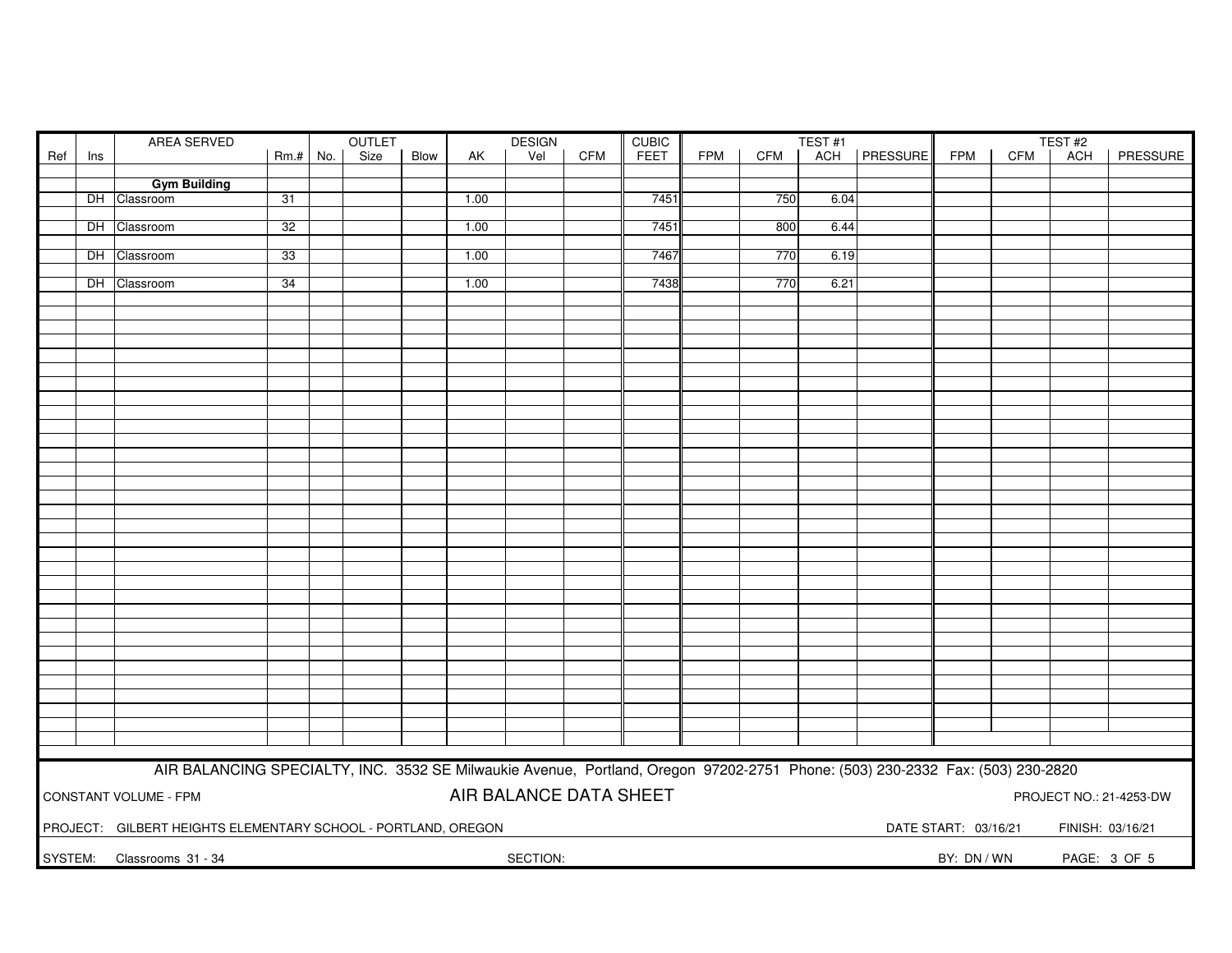|                                                                                                                               |           | AREA SERVED                                       | <b>OUTLET</b> |     |      | <b>DESIGN</b><br><b>CUBIC</b> |              |          |            |             |            |                  | TEST <sub>#2</sub> |                |             |            |              |          |
|-------------------------------------------------------------------------------------------------------------------------------|-----------|---------------------------------------------------|---------------|-----|------|-------------------------------|--------------|----------|------------|-------------|------------|------------------|--------------------|----------------|-------------|------------|--------------|----------|
| Ref                                                                                                                           | Ins       |                                                   | $Rm.+$        | No. | Size | Blow                          | AK           | Vel      | <b>CFM</b> | <b>FEET</b> | <b>FPM</b> | <b>CFM</b>       | TEST <sub>#1</sub> | ACH   PRESSURE | <b>FPM</b>  | <b>CFM</b> | <b>ACH</b>   | PRESSURE |
|                                                                                                                               |           |                                                   |               |     |      |                               |              |          |            |             |            |                  |                    |                |             |            |              |          |
|                                                                                                                               |           | 1st Floor                                         |               |     |      |                               |              |          |            |             |            |                  |                    |                |             |            |              |          |
|                                                                                                                               |           | DH Boys Supply (By staff)                         |               |     |      |                               | 1.00         |          |            | 943         |            | $\overline{0}$   | 0.00               |                |             |            |              |          |
|                                                                                                                               |           | DH Boys Exhaust (By staff)                        |               |     |      |                               | 1.00         |          |            | 943         |            | 170              | 10.82              |                |             |            |              |          |
|                                                                                                                               |           |                                                   |               |     |      |                               |              |          |            |             |            |                  |                    |                |             |            |              |          |
|                                                                                                                               |           | DH Girls Supply (By staff)                        |               |     |      |                               | 1.00         |          |            | 954         |            | $\overline{0}$   | 0.00               |                |             |            |              |          |
|                                                                                                                               |           | DH Girls Exhaust (By staff)                       |               |     |      |                               | 1.00         |          |            | 954         |            | 135              | 8.49               |                |             |            |              |          |
|                                                                                                                               |           |                                                   |               |     |      |                               |              |          |            |             |            |                  |                    |                |             |            |              |          |
|                                                                                                                               |           | 2nd Floor                                         |               |     |      |                               |              |          |            |             |            |                  |                    |                |             |            |              |          |
|                                                                                                                               |           | DH Boys Supply                                    |               |     |      |                               | 1.00         |          |            | 1418        |            | $\Omega$         | 0.00               |                |             |            |              |          |
|                                                                                                                               |           | DH Boys Exhaust                                   |               |     |      |                               | 1.00         |          |            | 1418        |            | 315              | 13.33              |                |             |            |              |          |
|                                                                                                                               |           |                                                   |               |     |      |                               |              |          |            |             |            |                  |                    |                |             |            |              |          |
|                                                                                                                               | DH        | Girls Supply                                      |               |     |      |                               | 1.00         |          |            | 995         |            | $\overline{0}$   | 0.00               |                |             |            |              |          |
|                                                                                                                               |           | DH Girls Exhaust                                  |               |     |      |                               | 1.00         |          |            | 995         |            | 100              | 6.03               |                |             |            |              |          |
|                                                                                                                               |           |                                                   |               |     |      |                               |              |          |            |             |            |                  |                    |                |             |            |              |          |
|                                                                                                                               |           | DH Boys Supply (By CR 11))                        |               |     |      |                               | 1.00         |          |            | 2199        |            | $\Omega$         | 0.00               |                |             |            |              |          |
|                                                                                                                               |           | DH Boys Exhaust (By CR 11)                        |               |     |      |                               | 1.00         |          |            | 2199        |            | 175              | 4.77               |                |             |            |              |          |
|                                                                                                                               |           |                                                   |               |     |      |                               |              |          |            |             |            |                  |                    |                |             |            |              |          |
|                                                                                                                               |           | DH Girls Supply (By CR 11)                        |               |     |      |                               | 1.00         |          |            | 2200        |            | $\overline{0}$   | 0.00               |                |             |            |              |          |
|                                                                                                                               |           | DH Girls Exhaust (By CR 11)                       |               |     |      |                               | 1.00         |          |            | 2200        |            | 225              | 6.14               |                |             |            |              |          |
|                                                                                                                               |           |                                                   |               |     |      |                               |              |          |            |             |            |                  |                    |                |             |            |              |          |
|                                                                                                                               |           | 1st Floor                                         |               |     |      |                               |              |          |            |             |            |                  |                    |                |             |            |              |          |
|                                                                                                                               |           | DH Boys Supply (By CR 1)                          |               |     |      |                               | 1.00         |          |            | 1962        |            | $\Omega$         | 0.00               |                |             |            |              |          |
|                                                                                                                               |           | DH Boys Exhaust (By CR 1)                         |               |     |      |                               | 1.00         |          |            | 1962        |            | 100              | 3.06               |                |             |            |              |          |
|                                                                                                                               |           |                                                   |               |     |      |                               |              |          |            |             |            |                  | 0.00               |                |             |            |              |          |
|                                                                                                                               | DH.       | Girls Supply (By CR 1)<br>Girls Exhaust (By CR 1) |               |     |      |                               | 1.00<br>1.00 |          |            | 1979        |            | $\overline{0}$   | 12.28              |                |             |            |              |          |
|                                                                                                                               | DH.       |                                                   |               |     |      |                               |              |          |            | 1979        |            | 405              |                    |                |             |            |              |          |
|                                                                                                                               |           | DH Kitchen RR Supply                              |               |     |      |                               | 1.00         |          |            | 229         |            | $\Omega$         | 0.00               |                |             |            |              |          |
|                                                                                                                               | DH.       | Kitche RR Exhaust                                 |               |     |      |                               | 1.00         |          |            | 229         |            | 175              | 45.85              |                |             |            |              |          |
|                                                                                                                               |           |                                                   |               |     |      |                               |              |          |            |             |            |                  |                    |                |             |            |              |          |
|                                                                                                                               |           | DH Boys RR Office Supply                          |               |     |      |                               | 1.00         |          |            | 237         |            | $\Omega$         | 0.00               |                |             |            |              |          |
|                                                                                                                               |           | DH Boys RR Office Exhaust                         |               |     |      |                               | 1.00         |          |            | 237         |            | $\overline{370}$ | 93.67              |                |             |            |              |          |
|                                                                                                                               |           |                                                   |               |     |      |                               |              |          |            |             |            |                  |                    |                |             |            |              |          |
|                                                                                                                               | DH        | Girls RR Office Supply                            |               |     |      |                               | 1.00         |          |            | 229         |            | $\overline{0}$   | 0.00               |                |             |            |              |          |
|                                                                                                                               | <b>DH</b> | <b>Girls RR Office Exhaust</b>                    |               |     |      |                               | 1.00         |          |            | 229         |            | 345              | 90.39              |                |             |            |              |          |
|                                                                                                                               |           |                                                   |               |     |      |                               |              |          |            |             |            |                  |                    |                |             |            |              |          |
|                                                                                                                               |           |                                                   |               |     |      |                               |              |          |            |             |            |                  |                    |                |             |            |              |          |
|                                                                                                                               |           |                                                   |               |     |      |                               |              |          |            |             |            |                  |                    |                |             |            |              |          |
|                                                                                                                               |           |                                                   |               |     |      |                               |              |          |            |             |            |                  |                    |                |             |            |              |          |
|                                                                                                                               |           |                                                   |               |     |      |                               |              |          |            |             |            |                  |                    |                |             |            |              |          |
|                                                                                                                               |           |                                                   |               |     |      |                               |              |          |            |             |            |                  |                    |                |             |            |              |          |
|                                                                                                                               |           |                                                   |               |     |      |                               |              |          |            |             |            |                  |                    |                |             |            |              |          |
| AIR BALANCING SPECIALTY, INC. 3532 SE Milwaukie Avenue, Portland, Oregon 97202-2751 Phone: (503) 230-2332 Fax: (503) 230-2820 |           |                                                   |               |     |      |                               |              |          |            |             |            |                  |                    |                |             |            |              |          |
| AIR BALANCE DATA SHEET<br>CONSTANT VOLUME - FPM<br>PROJECT NO.: 21-4253-DW                                                    |           |                                                   |               |     |      |                               |              |          |            |             |            |                  |                    |                |             |            |              |          |
|                                                                                                                               |           |                                                   |               |     |      |                               |              |          |            |             |            |                  |                    |                |             |            |              |          |
| PROJECT: GILBERT HEIGHTS ELEMENTARY SCHOOL - PORTLAND, OREGON<br>DATE START: 03/16/21<br>FINISH: 03/16/21                     |           |                                                   |               |     |      |                               |              |          |            |             |            |                  |                    |                |             |            |              |          |
|                                                                                                                               |           |                                                   |               |     |      |                               |              |          |            |             |            |                  |                    |                |             |            |              |          |
|                                                                                                                               |           | SYSTEM: 1st & 2nd Floor Exhaust                   |               |     |      |                               |              | SECTION: |            |             |            |                  |                    |                | BY: DN / WN |            | PAGE: 4 OF 5 |          |
|                                                                                                                               |           |                                                   |               |     |      |                               |              |          |            |             |            |                  |                    |                |             |            |              |          |